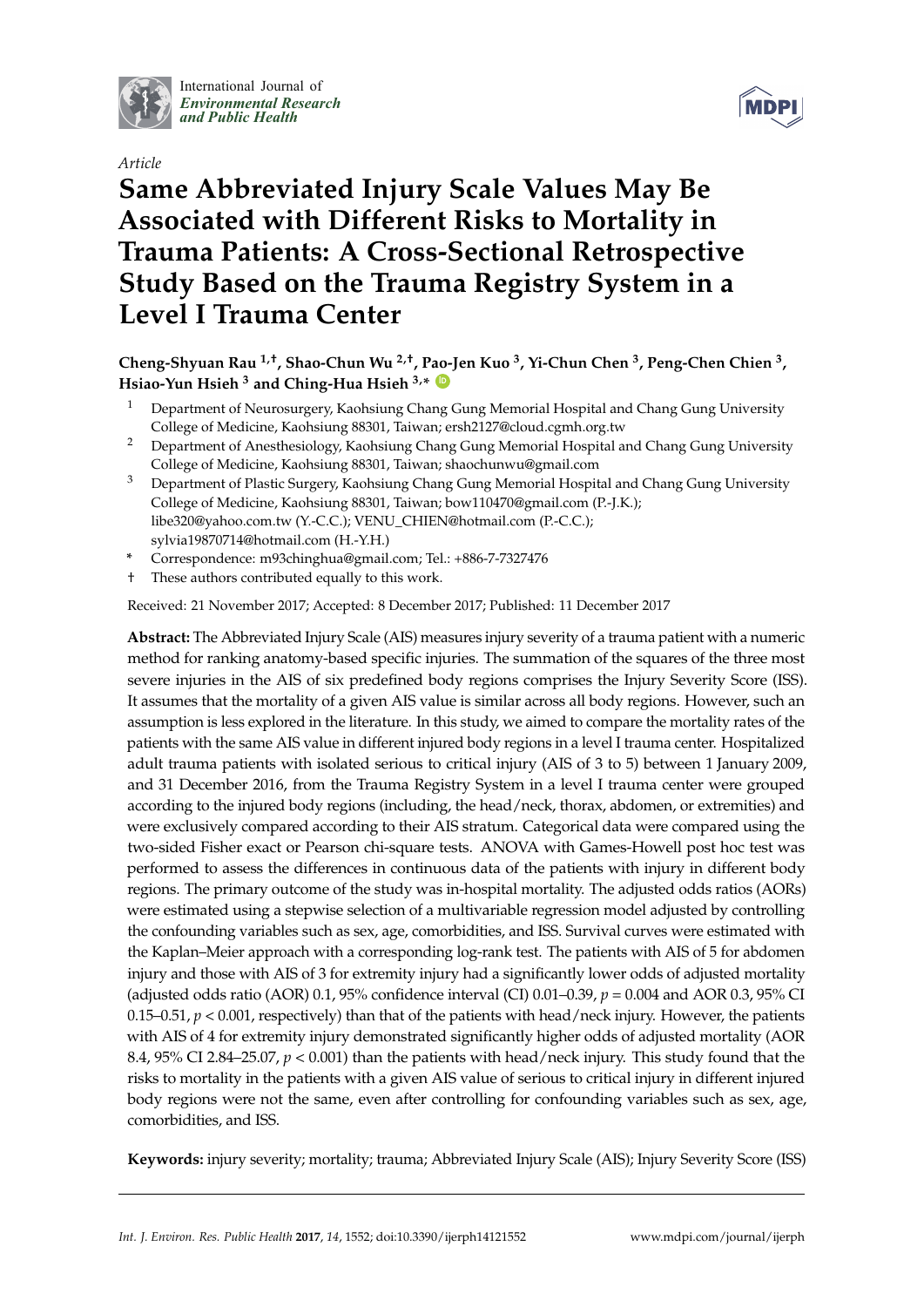# **1. Background**

The Abbreviated Injury Scale (AIS) was developed in 1971 to measures injury severity of a trauma patient with a numeric method for ranking anatomy-based specific injuries [\[1\]](#page-10-0). The AIS assesses the severity of the anatomical injury on a six-point ordinal scale ranging from minor (1), moderate (2), serious (3), severe (4), critical (5), to un-survivable injury (6), and served as a fundamental base of many severity scoring systems. For example, the Injury Severity Score (ISS), created by Baker et al. in 1974, is the summation of the squares of the three most severe injuries in the AIS of six predefined body regions [\[2\]](#page-10-1); the New Injury Severity Score (NISS) introduced by Osler et al. in 1997, is the summation of the squares of the three most severe injuries, regardless of the body regions injured [\[3\]](#page-10-2); and the Exponential Injury Severity Score (EISS), created in 2014 by modifying the AIS system, is mathematically expressed as EISS =  $3^{A-2}$  +  $3^{B-2}$  +  $3^{C-2}$ , where A, B, and C are the three most severe AIS codes [\[4,](#page-10-3)[5\]](#page-10-4).

As the scores of these different systems in injury severity assessment are based solely on the AIS, their final scores will be greatly influenced by the accuracy of AIS in determining individual anatomical injury severity. The AIS scores are created according to many dimensions of the injury, including impacted energy, extent of organ damage, threat to life, permanent impairment, and period of management [\[1\]](#page-10-0). The mortality of a given AIS value is assumed to be similar across all body regions. Under such condition, for example, it supposes the mortality rate will be similar for a patient with an AIS of 5 in the head/neck region and in the thorax, as well as for a patient with an AIS of 4 in the head/neck region and in the abdomen. However, such an assumption is less explored in the literature. Therefore, we aimed to compare the mortality rates of the patients with the same AIS value in different injured body regions in a level I trauma center. Considering the mortality rates are relatively low for the patients with AIS of 1 or 2 and extremely high for the patients with AIS of 6, only the patients with isolated serious to critical injury (AIS of 3 to 5) in only one body region were included in this study. The primary hypothesis of this study was that the patients with a given AIS value in different injured body regions would have a similar risk to mortality.

### **2. Methods**

## *2.1. Study Design*

This study was approved by the Institutional Review Board (IRB) of Kaohsiung Chang Gung Memorial Hospital (reference number 201701603B0), a level I regional trauma center providing care to trauma patients, primarily from southern Taiwan [\[6](#page-10-5)[,7\]](#page-10-6). According to the regulations of the IRB, the informed consent was waived. This retrospective study reviewed all hospitalized adult patients ( $n = 23,845$ ) registered in the Trauma Registry System from 1 January 2009 to 31 December 2016. To avoid the confounding effect of injuries to other body regions, for those patients with AIS = 3 or 4 injuries to body region, polytrauma patients  $[8]$  with additional AIS scores of  $\geq$ 3 points in any other region of their body were excluded. Furthermore, because the number of patients with isolated AIS = 5 injury to one body region was too few for a powerful statistical analysis, therefore additional group of patients with AIS = 5 injury to either body region was included and the polytrauma patients were not excluded from the analysis especially for this studied group of patients. In addition, patients with a fatal (AIS = 6,  $n = 37$ ) or mild (AIS = 1 or 2,  $n = 12,184$ ) injuries were also excluded from the study. Thus, the patients included in this study were defined as having isolated serious to critical injury (AIS of 3 to 5) in only one body region (Figure [1\)](#page-2-0), and were allocated into groups with injury to the head/neck (*n* = 3262), face (*n* = 16), thorax (*n* = 1016), abdomen (*n* = 329), extremity (*n* = 5995), and external  $(n = 134)$  regions. Patients with isolated injury to the face region were excluded from further analysis owing to the limited number of individuals (*n* = 16) in this group. Similarly, some patients with isolated injury to the external injury (*n* = 134) who also had burn injuries were excluded because the latter injuries induces a different presentation and outcome from trauma patients. Finally, the study population included adult patients with serious to critical injury to one body region in the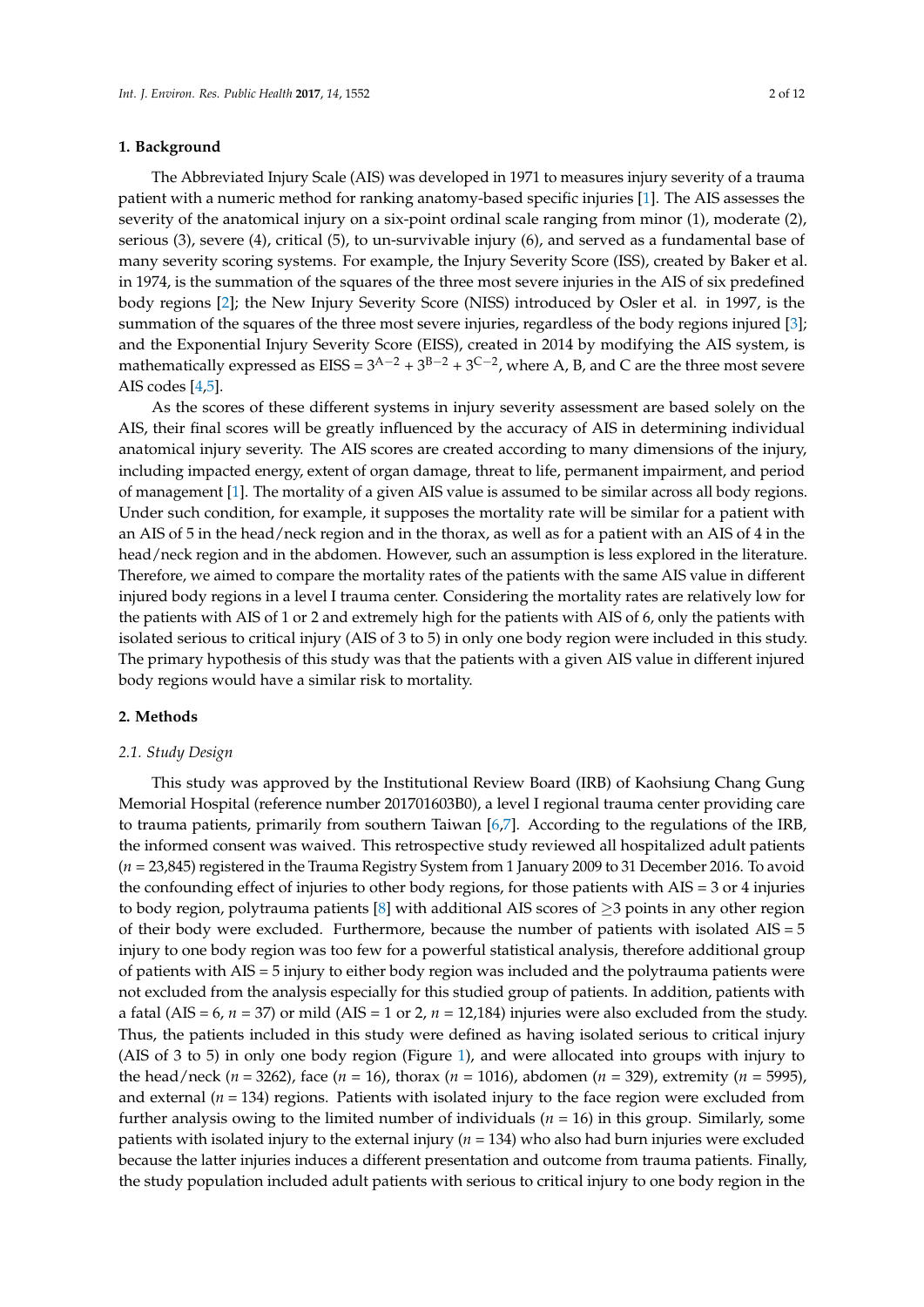head/neck, thorax, abdomen, or extremity, and each was exclusively divided into three groups: AIS of 3, 4, or 5 (Figure 1). Detailed patient information retrieved from the Trauma Registry System incl[ud](#page-2-0)ed the following: sex; age; vital signs, including temperature (°C), heart rate (beats/min), respiratory rate (times/min), systolic blood pressure (mmHg), upon arrival at emergency department; comorbidities, such as diabetes mellitus (DM), hypertension (HTN), coronary artery disease (CAD), congestive heart failure, cerebrovascular accident (CVA), and end-stage renal disease (ESRD); trauma mechanism; ISS, data was presented as the median with interquartile range; hospital length of stay; the rates of admission into the ICU; and in-hospital mortality.

<span id="page-2-0"></span>

**Figure 1.** Flow chart of the studied patients with injuries to different body regions in AIS of 3–5.

### **Figure 1.** Flow chart of the studied patients with injuries to different body regions in AIS of 3–5. *2.2. Statistical Analysis*

The patients were stratified into groups with an AIS of 3, 4, or 5. The injury characteristics and outcomes of the patients with injury in different body regions (thorax, abdomen, or extremity) were compared to those with injury in the head/neck region, who comprised the largest portion of the studied population. We used the SPSS (version 20.0, IBM Corp., Armonk, NY, USA) for all statistical analyses. The categorical data was compared with Pearson chi-square or Two-sided Fisher exact tests with presented odds ratios (ORs) and 95% confidence intervals (CIs). The homogeneity of variance of continuous data was estimated using Levene's test, and then ANOVA with Games-Howell post hoc test was used to assess the differences between the patients with injury in head/neck region and those with injury in regions of thorax, abdomen, or extremity. The continuous data were presented as mean  $\pm$  standard deviation. For those patients with isolated AIS = 3 or 4 injury to one body region, the adjusted odds ratios (AORs) were estimated using a stepwise selection of a multivariable regression model adjusted by controlling the confounding variables such as sex, age, comorbidities, mechanisms, and ISS, with the 95% CI of this AOR calculated. For those patients with combined AIS = 5 injury, potential confounding factor as AIS  $\geq$  3 to other body region was used as additional variable in the calculation of AORs in the multivariable regression model. The primary outcome of the study was mortality of the patients in the hospital. Survival curves were estimated with the Kaplan-Meier approach with a corresponding log-rank test. *p*-values < 0.05 were defined as statistically significant.

### $\mathbf{p}$ **b**<sub>s</sub>  $\mathbf{p}$ <sub>1</sub> were defined as statistically significant. **3. Results**

# **3. Results** *3.1. Injury Characteristics and Outcomes of Patients with AIS of 5*

Among these groups of patients with injury of AIS of 5, those with an extremity injury were not analyzed because of the limited number of individuals ( $n = 3$ ) in this group. As shown in Table [1,](#page-3-0)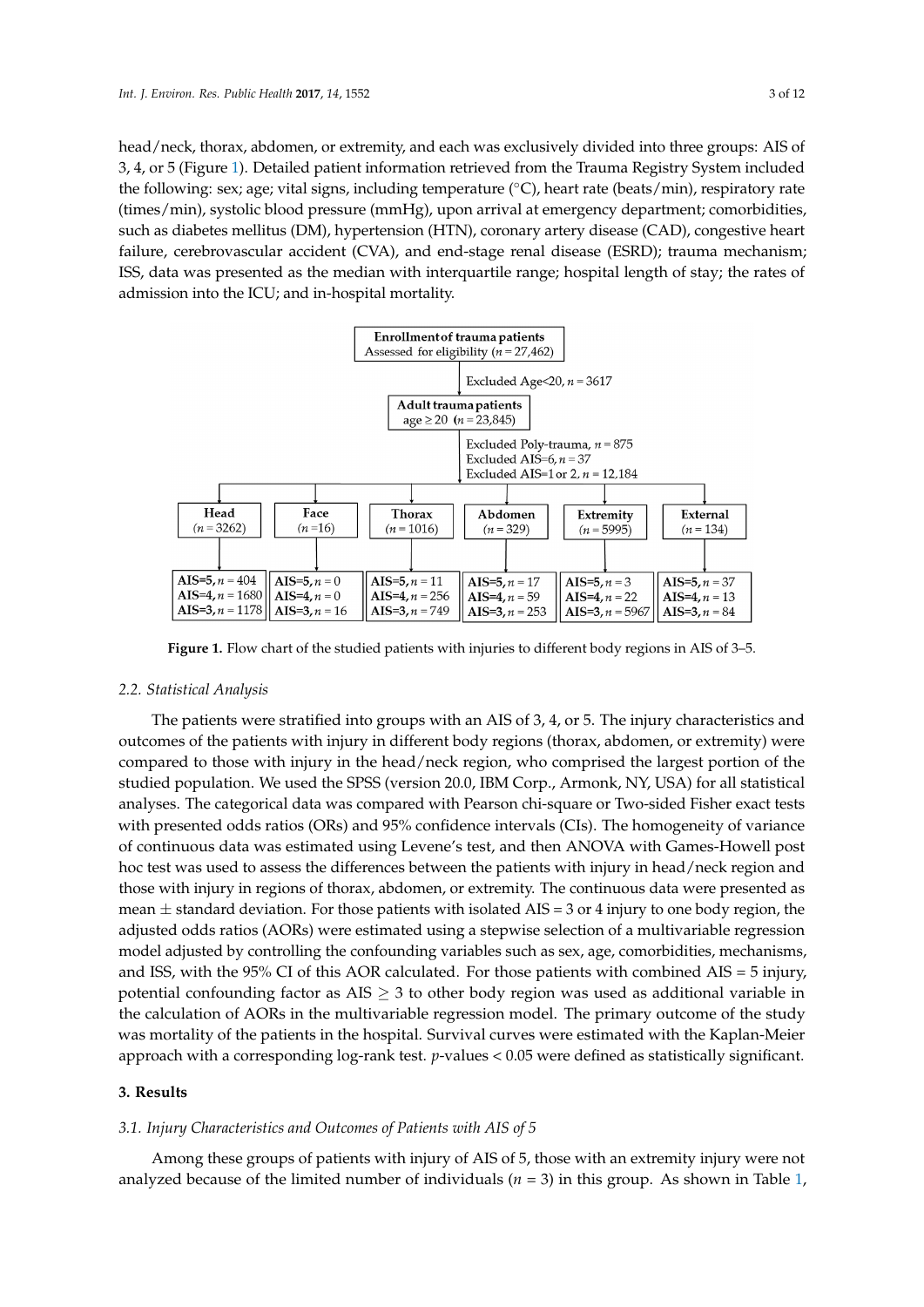no significant difference in sex, age, comorbidities, and injury mechanism was noted between the patients with thorax injury and head/neck injury. Patients with abdomen injury were younger, presented with lower odds of HTN, and had a higher incidence of injury with most of these patients being the motor vehicle drivers, but with a lower incidence of injury from a fall than those with abdomen injury. There was no significant difference in ISS between the patients with thorax or abdomen injury and those with head/neck injury. As shown in Table [2,](#page-4-0) in the group of patients with combined AIS = 5 injury to the regions of the head/neck (*n* = 1680), thorax (*n* = 256), abdomen (*n* = 59), and extremity  $(n = 22)$ , the patients with thorax injury were significantly younger, presented with lower odds of HTN, and with a higher incidence of injury as a motor vehicle passenger than those with head/neck injury (Table [3\)](#page-5-0); the patients with abdomen injury were significantly younger, presented with lower odds of HTN, and had a higher incidence of injury as the motor vehicle drivers, but a lower incidence of injury from a fall than those with head/neck injury; the patients with extremity injury were still too few for a powerful analysis (Table [3\)](#page-5-0). Regarding to ISS, those patients with injury to abdomen ( $p = 0009$ ), but not to thorax ( $p = 0.090$ ), were significantly severely injured than those with injury to head/neck. Compared to the patients with head/neck injury, those with AIS = 5 injury to the thorax and abdomen had significantly 3.0- and 2.8-fold of associated AIS  $\geq$  3 injuries to other body regions. Those with injury to the thorax and did not had significantly different odds of mortality than the patients with head/neck injury, regardless under the adjustment of potential confounders (AOR, 0.4; 95% CI, 0.14–1.25; *p* = 0.118) or under log-rank test (*p* = 0.219). In contrast, those with injury to the abdomen had a significantly lower odds of mortality than the patients with head/neck injury (OR, 0.04; 95% CI, 0.01–0.32; *p* < 0.001), even after adjustment (AOR, 0.1; 95% CI, 0.01–0.39; *p* = 0.004) or under log-rank test (*p* < 0.001).

<span id="page-3-0"></span>

| Variables                            |                | Head/Neck $n = 404$ |                  | Thorax $n = 11$ | Abdomen $n = 17$ |            |  |
|--------------------------------------|----------------|---------------------|------------------|-----------------|------------------|------------|--|
| Sex                                  |                |                     |                  |                 |                  |            |  |
| Male, $n$ (%)                        | 265            | (65.6)              | 8                | (72.7)          | 12               | (70.6)     |  |
| Female, $n$ (%)                      | 139            | (34.4)              | 3                | (27.3)          | 5                | (29.4)     |  |
| Age (years)                          | 57.1           | $\pm$ 19.3          | 49.8             | $\pm 18.4$      | 37.4             | $\pm 15.5$ |  |
| Co-morbidities                       |                |                     |                  |                 |                  |            |  |
| DM, $n$ $\left(\% \right)$           | 63             | (15.6)              | 1                | (9.1)           | 1                | (5.9)      |  |
| HTN, $n$ (%)                         | 131            | (32.4)              | 1                | (9.1)           | 1                | (5.9)      |  |
| CAD, $n$ (%)                         | 22             | (5.4)               | $\Omega$         | (0.0)           | $\Omega$         | (0.0)      |  |
| CHF, $n$ (%)                         | $\overline{4}$ | (1.0)               | 0                | (0.0)           | 0                | (0.0)      |  |
| CVA, n (%)                           | 22             | (5.4)               | $\theta$         | (0.0)           | $\theta$         | (0.0)      |  |
| ESRD, $n$ $\left(\frac{9}{6}\right)$ | 17             | (4.2)               | $\theta$         | (0.0)           | $\mathbf{0}$     | (0.0)      |  |
| Mechanisms                           |                |                     |                  |                 |                  |            |  |
| Driver (motor vehicle), $n$ (%)      | 4              | (1.0)               | $\theta$         | (0.0)           | 3                | (17.6)     |  |
| Passenger (motor vehicle), $n$ (%)   | $\overline{4}$ | (1.0)               | 1                | (9.1)           | 1                | (5.9)      |  |
| Driver (motorcycle), $n$ (%)         | 165            | (40.8)              | 3                | (27.3)          | 10               | (58.8)     |  |
| Pillion (motorcycle), $n$ (%)        | 10             | (2.5)               | 1                | (9.1)           | 1                | (5.9)      |  |
| Bicyclist, $n$ (%)                   | 27             | (6.7)               | $\theta$         | (0.0)           | $\theta$         | (0.0)      |  |
| Pedestrian, $n$ (%)                  | 17             | (4.2)               | $\boldsymbol{0}$ | (0.0)           | 1                | (5.9)      |  |
| Fall, $n$ (%)                        | 163            | (40.3)              | 6                | (54.5)          | 1                | (5.9)      |  |
| Struck by/against, n (%)             | 14             | (3.5)               | $\mathbf{0}$     | (0.0)           | $\mathbf{0}$     | (0.0)      |  |
| <b>ISS</b>                           | 26.3           | $\pm 2.2$           | 26.4             | $\pm 2.0$       | 27.3             | $\pm 2.3$  |  |
| Mortality, n (%)                     | 179            | (44.3)              | 1                | (9.1)           | 1                | (5.9)      |  |

**Table 1.** Injury characteristics and outcomes of patients with AIS of 5.

CAD = coronary artery disease; CHF = congestive heart failure; CI = confidence interval; CVA = cerebral vascular accident; DM = diabetes mellitus; ESRD = end-stage renal disease; GCS = Glasgow coma scale; HTN = hypertension;  $ICU =$  intensive care unit; ISS = injury severity score; LOS = length of stay; OR = odds ratio.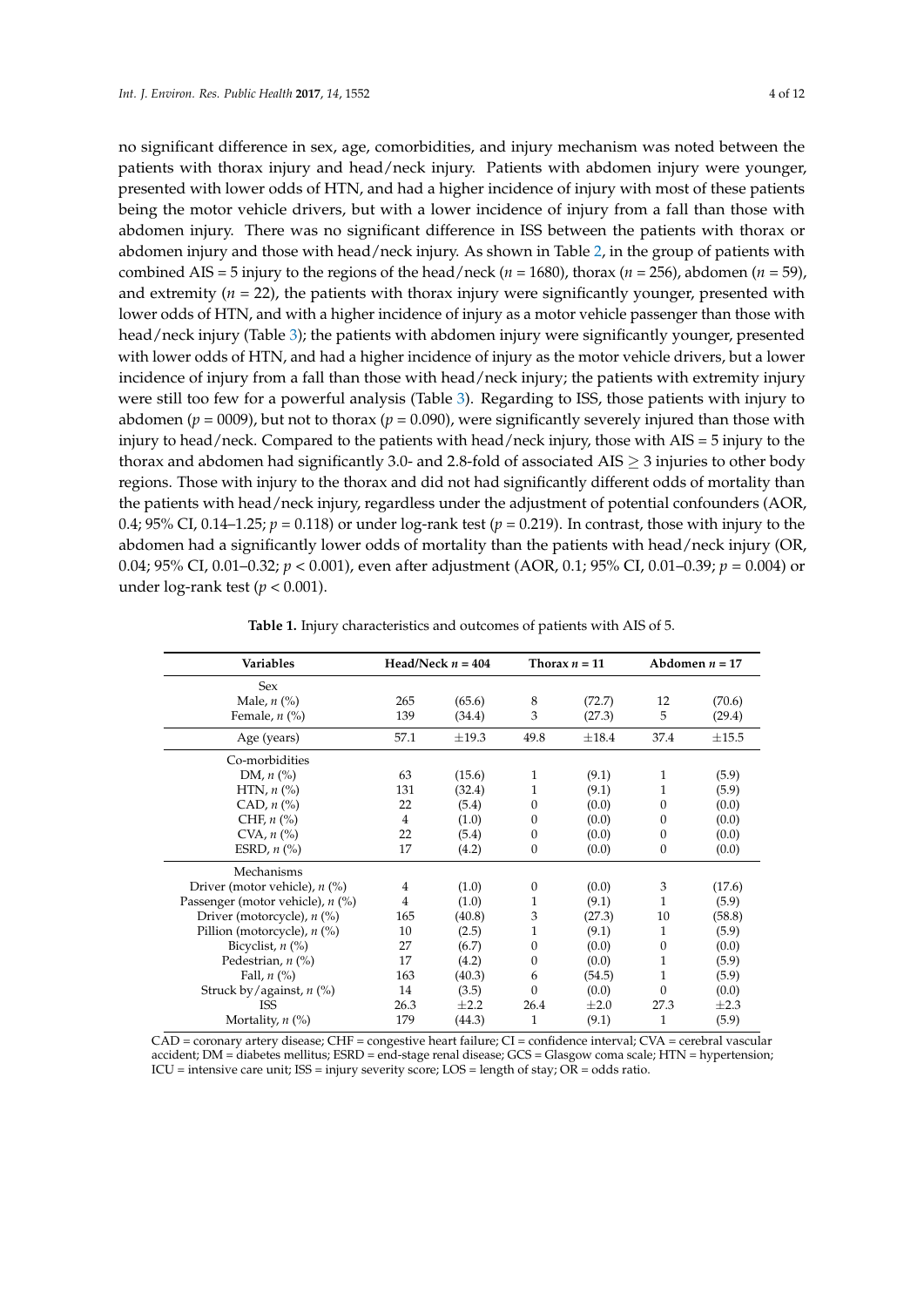| <b>Variables</b>                     | Head/Neck $n = 1680$ |            |                | Thorax $n = 256$ |                  | Abdomen $n = 59$ |                  | Extremity $n = 22$ |  |
|--------------------------------------|----------------------|------------|----------------|------------------|------------------|------------------|------------------|--------------------|--|
| <b>Sex</b>                           |                      |            |                |                  |                  |                  |                  |                    |  |
| Male, $n$ $\left(\frac{9}{6}\right)$ | 339                  | (67.4)     | 15             | (78.9)           | 19               | (65.5)           | 2                | (33.3)             |  |
| Female, $n$ (%)                      | 164                  | (32.6)     | $\overline{4}$ | (21.1)           | 10               | (34.5)           | 4                | (66.7)             |  |
| Age (years)                          | 55.5                 | $\pm$ 19.2 | 46.7           | $\pm$ 19.5       | 39.1             | $\pm 16.0$       | 44.2             | $\pm 12.8$         |  |
| Co-morbidities                       |                      |            |                |                  |                  |                  |                  |                    |  |
| DM, $n$ $\left(\% \right)$           | 78                   | (15.5)     | $\mathbf{1}$   | (5.3)            | $\mathbf{1}$     | (3.4)            | 0                | (0.0)              |  |
| HTN, $n$ (%)                         | 154                  | (30.6)     | 1              | (5.3)            | 1                | (3.4)            | 1                | (16.7)             |  |
| CAD, $n$ $\left(\% \right)$          | 24                   | (5.4)      | $\mathbf{0}$   | (0.0)            | $\theta$         | (0.0)            | $\mathbf{0}$     | (0.0)              |  |
| CHF, $n$ (%)                         | $\overline{4}$       | (0.8)      | $\mathbf{0}$   | (0.0)            | $\mathbf{0}$     | (0.0)            | $\mathbf{0}$     | (0.0)              |  |
| CVA, n (%)                           | 23                   | (4.6)      | $\mathbf{1}$   | (5.3)            | $\boldsymbol{0}$ | (0.0)            | $\Omega$         | (0.0)              |  |
| ESRD, $n$ (%)                        | 17                   | (3.4)      | $\mathbf{0}$   | (0.0)            | $\boldsymbol{0}$ | (0.0)            | $\Omega$         | (0.0)              |  |
| Mechanisms                           |                      |            |                |                  |                  |                  |                  |                    |  |
| Driver (motor vehicle), $n$ (%)      | 11                   | (2.2)      | $\mathbf{1}$   | (5.3)            | 6                | (20.7)           | $\boldsymbol{0}$ | (0.0)              |  |
| Passenger (motor vehicle), $n$ (%)   | 6                    | (1.2)      | 2              | (10.5)           | $\mathbf{1}$     | (3.4)            | $\mathbf{0}$     | (0.0)              |  |
| Driver (motorcycle), $n$ (%)         | 226                  | (44.9)     | 9              | (47.4)           | 16               | (55.2)           | 2                | (33.3)             |  |
| Pillion (motorcycle), $n$ (%)        | 12                   | (2.4)      | 1              | (5.3)            | $\mathbf{1}$     | (3.4)            | 2                | (33.3)             |  |
| Bicyclist, $n$ (%)                   | 31                   | (6.2)      | $\mathbf{0}$   | (0.0)            | $\boldsymbol{0}$ | (0.0)            | $\mathbf{1}$     | (16.7)             |  |
| Pedestrian, $n$ (%)                  | 24                   | (4.8)      | $\mathbf{0}$   | (0.0)            | $\mathbf{1}$     | (3.4)            | $\boldsymbol{0}$ | (0.0)              |  |
| Fall, $n$ $\left(\% \right)$         | 177                  | (35.2)     | 6              | (31.6)           | 3                | (10.3)           | $\mathbf{1}$     | (16.7)             |  |
| Struck by/against, n (%)             | 16                   | (3.2)      | $\Omega$       | (0.0)            | $\mathbf{1}$     | (3.4)            | $\Omega$         | (0.0)              |  |
| <b>ISS</b>                           | 29.1                 | $\pm 6.8$  | 33.5           | $\pm 10.5$       | 33.4             | $\pm 8.2$        | 36.3             | $\pm 12.7$         |  |
| Temperature $(^{\circ}C)$            | 36.4                 | $\pm 1.8$  | 36.3           | $\pm 0.7$        | 36.3             | $\pm 0.4$        | 36.2             | $\pm 0.2$          |  |
| Heart rate (beats/min)               | 91.6                 | $\pm 26.7$ | 99.5           | $\pm 21.1$       | 100.3            | $\pm 20.0$       | 98.3             | $\pm 24.4$         |  |
| Respiratory rate (times/min)         | 19.0                 | $\pm 4.8$  | 22.7           | $\pm 9.2$        | 21.3             | $\pm 4.5$        | 23.0             | $\pm 8.5$          |  |
| Systolic blood pressure (mmHg)       | 155.9                | $\pm 48.9$ | 122.8          | $\pm 30.5$       | 103.4            | $\pm 27.6$       | 105.7            | $\pm 36.9$         |  |
| AIS $\geq$ 3 in other region (s)     | 99                   | (19.7)     | 8              | (42.1)           | 12               | (41.4)           | 3                | (50.0)             |  |
| Mortality, $n$ (%)                   | 229                  | (45.5)     | 5              | (26.3)           | $\mathbf{1}$     | (3.4)            | 3                | (50.0)             |  |

<span id="page-4-0"></span>**Table 2.** Injury characteristics and outcomes of patients with AIS of 5 (Patients with combined injuries).

CAD = coronary artery disease; CHF = congestive heart failure; CVA = cerebral vascular accident; ESRD = end-stage renal disease; GCS = Glasgow coma scale; HTN = hypertension; ICU = intensive care unit; ISS = injury severity score; LOS = length of stay.

**Table 3.** Comparison of injury characteristics and outcomes of patients with injury to thorax, abdomen, and extremity vs. injury to head/neck in the patients with AIS 5 (Patients with combined injuries).

|                                        |                        | Thorax vs. Head/Neck |                  | Abdomen vs. Head/Neck |                     |         |  |
|----------------------------------------|------------------------|----------------------|------------------|-----------------------|---------------------|---------|--|
| <b>Variables</b>                       |                        | Odds Ratio (95% CI)  | $\boldsymbol{p}$ |                       | Odds Ratio (95% CI) |         |  |
| <b>Sex</b>                             |                        |                      |                  |                       |                     |         |  |
| Male, $n$ (%)                          | 1.8                    | $(0.59 - 5.55)$      | 0.331            | 0.9                   | $(0.42 - 2.02)$     | 0.840   |  |
| Female, $n$ $\left(\frac{9}{6}\right)$ | 0.6                    | $(0.18 - 1.69)$      | 0.331            | 1.1                   | $(0.50 - 2.39)$     | 0.840   |  |
| Age (years)                            |                        |                      | 0.050            |                       |                     | < 0.001 |  |
| Co-morbidities                         |                        |                      |                  |                       |                     |         |  |
| DM, $n$ $\left(\frac{9}{6}\right)$     | 0.3                    | $(0.04 - 2.30)$      | 0.334            | 0.2                   | $(0.03 - 1.45)$     | 0.103   |  |
| HTN, $n$ (%)                           | 0.1                    | $(0.02 - 0.95)$      | 0.019            | 0.1                   | $(0.01 - 0.60)$     | 0.003   |  |
| CAD, $n$ $\left(\% \right)$            |                        |                      | 0.615            |                       |                     | 0.388   |  |
| CHF, $n$ (%)                           |                        |                      | 1.000            |                       |                     |         |  |
| CVA, n (%)                             | $(0.15 - 9.07)$<br>1.2 |                      | 1.000            |                       |                     |         |  |
| ESRD, $n$ (%)                          |                        |                      | 0.650            |                       |                     |         |  |
| Mechanisms                             |                        |                      |                  |                       |                     |         |  |
| Driver (motor vehicle), $n$ (%)        | 2.5                    | $(0.30 - 20.30)$     | 0.362            | 11.7                  | $(3.97 - 34.33)$    | < 0.001 |  |
| Passenger (motor vehicle), $n$ (%)     | 9.7                    | $(1.83 - 51.86)$     | 0.031            | 3.0                   | $(0.34 - 25.42)$    | 0.326   |  |
| Driver (motorcycle), $n$ (%)           | 1.1                    | $(0.44 - 2.76)$      | 1.000            | 1.5                   | $(0.71 - 3.20)$     | 0.339   |  |
| Pillion (motorcycle), $n$ (%)          | 2.3                    | $(0.28 - 18.44)$     | 0.386            | 1.5                   | $(0.18 - 11.64)$    | 1.000   |  |
| Bicyclist, $n$ (%)                     |                        |                      | 0.402            |                       |                     | 0.247   |  |
| Pedestrian, n (%)                      |                        |                      | 0.618            | 0.7                   | $(0.09 - 5.46)$     | 1.000   |  |
| Fall, $n$ $\left(\frac{9}{6}\right)$   | 0.9                    | $(0.32 - 2.28)$      | 0.812            | 0.2                   | $(0.06 - 0.71)$     | 0.007   |  |
| Struck by/against, $n$ (%)             |                        |                      | 0.659            | 1.1                   | $(0.14 - 8.49)$     | 1.000   |  |
| <b>ISS</b>                             |                        |                      | 0.090            |                       |                     | 0.009   |  |
| Temperature $(^{\circ}C)$              |                        |                      | 0.696            |                       |                     | 0.678   |  |
| Heart rate (beats/min)                 |                        |                      | 0.204            |                       |                     | 0.085   |  |
| Respiratory rate (times/min)           |                        |                      | 0.100            |                       |                     | 0.013   |  |
| Systolic blood pressure (mmHg)         |                        |                      | 0.004            |                       |                     | < 0.001 |  |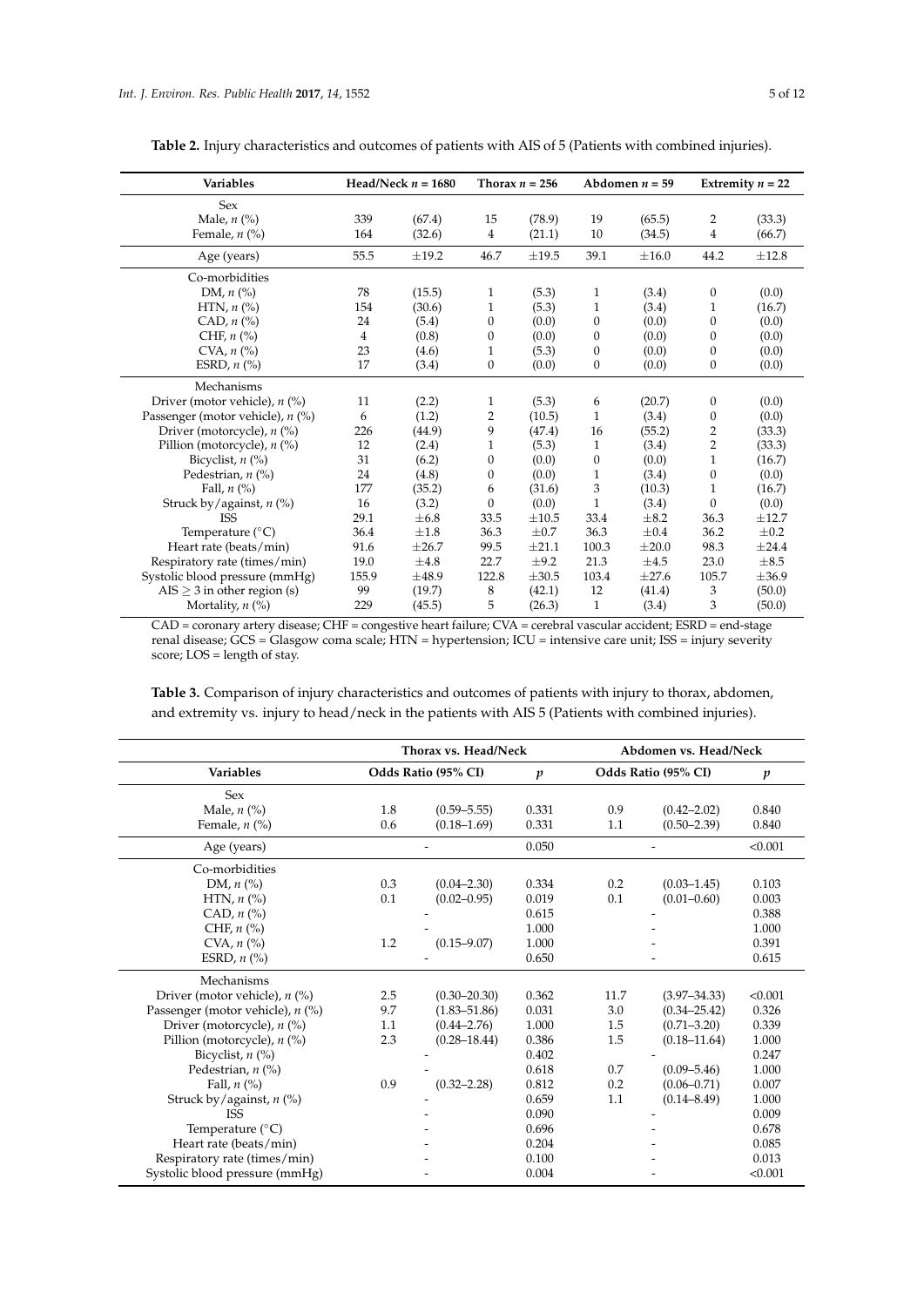<span id="page-5-0"></span>

|                               |                     | Thorax vs. Head/Neck |       |                     | Abdomen vs. Head/Neck |         |
|-------------------------------|---------------------|----------------------|-------|---------------------|-----------------------|---------|
| Variables                     | Odds Ratio (95% CI) |                      | v     | Odds Ratio (95% CI) |                       | v       |
| $AIS > 3$ in other region (s) | 3.0                 | $(1.16 - 7.57)$      | 0.024 | 2.8                 | $(1.33 - 6.23)$       | 0.009   |
| Mortality, $n$ (%)            | 0.4                 | $(0.15 - 1.20)$      | 0.107 | 0.04                | $(0.01 - 0.32)$       | < 0.001 |
| Adjusted mortality            | 0.4                 | $(0.14 - 1.25)$      | 0.118 | 0.1                 | $(0.01 - 0.39)$       | 0.004   |
| Log-Rank test                 |                     | -                    | 0.219 |                     | -                     | < 0.001 |

**Table 3.** *Cont.*

CAD = coronary artery disease; CHF = congestive heart failure; CI = confidence interval; CVA = cerebral vascular accident; DM = diabetes mellitus; ESRD = end-stage renal disease; GCS = Glasgow coma scale; HTN = hypertension;  $ICU =$  intensive care unit;  $ISS =$  injury severity score;  $LOS =$  length of stay;  $OR =$  odds ratio.

### *3.2. Injury Characteristics and Outcomes of Patients with AIS of 4*

In the patients with AIS of 4, a significant male predominance in the patients with thorax injury was noted when compared to that of patients with head/neck injury, but no significant difference was noted when comparing patients with abdomen or extremity injury to those with head/neck injury (Tables [4](#page-6-0) and [5\)](#page-6-1). The patients with thorax and abdomen injury, but not extremity injury, were significantly younger than those with head/neck injury. Regarding the comorbidities, patients with thorax injury presented with lower odds of HTN, CVA, and ESRD, while those with abdomen injury presented with lower odds of DM and HTN, and the patients with extremity injury presented with lower odds of HTN when compared to the patients with head/neck injury. In the patients with thorax injury, majority of the patients were drivers or passengers in a motor vehicle accident, hence fewer patients in this group sustained a bicycle accident or fall injury as compared to those with head/neck injury. Similarly, in the patients with abdomen injury, as majority of the patients were drivers in a motor vehicle accident as well as victims who were struck by a vehicle, there were fewer patients who sustained a fall injury as compared to the patients with head/neck injury. In the patients with extremity injury, there was a higher rate of fall injury than in the patients with head/neck injury. The patients with thorax injury had a significantly higher ISS than the patients with head/neck injury, but there was no significant difference of ISS between the patients with abdomen or extremity injury and the patients with head/neck injury. No significant differences in mortality were noted between the patients with injuries to the thorax and abdomen vs. head/neck. The adjusted odds of mortality was higher in the patients with extremity injury (AOR, 8.4; 95% CI, 2.84–25.07;  $p < 0.001$ ) when compared to those with head/neck injury. No significant differences were noted in adjusted mortality between the patients with injuries to the thorax and head/neck (AOR, 0.3; 95% CI, 0.09–1.01;  $p = 0.051$ ) as well as between the patients with injuries to the abdomen and head/neck (AOR, 2.1; 95% CI, 0.64–6.80;  $p = 0.220$ ). Regarding the mortality rate of the patients with extremity injury or abdomen vs. head/neck, the log-rank tests of Kaplan–Meier survival analysis remained the similar conclusion with those driven from adjusted mortality. However the log-rank test revealed there was significant difference of mortality rates between the patients with injuries to the thorax than to the head/neck.

| <b>Variables</b>                       |      | Head/Neck $n = 1680$ |              | Thorax $n = 256$ |                | Abdomen $n = 59$ | Extremity $n = 22$ |            |
|----------------------------------------|------|----------------------|--------------|------------------|----------------|------------------|--------------------|------------|
| <b>Sex</b>                             |      |                      |              |                  |                |                  |                    |            |
| Male, $n$ $\left(\% \right)$           | 1077 | (64.1)               | 191          | (74.6)           | 37             | (62.7)           | 12                 | (54.5)     |
| Female, $n$ $\left(\frac{9}{6}\right)$ | 603  | (35.9)               | 65           | (25.4)           | 22             | (37.3)           | 10                 | (45.5)     |
| Age (years)                            | 58.0 | $\pm 19.4$           | 52.1         | $\pm 15.2$       | 40.9           | $\pm 16.8$       | 56.0               | $\pm$ 19.3 |
| Co-morbidities                         |      |                      |              |                  |                |                  |                    |            |
| DM, $n$ $\left(\% \right)$             | 324  | (19.3)               | 37           | (14.5)           | $\overline{2}$ | (3.4)            |                    | (4.5)      |
| HTN, $n$ (%)                           | 591  | (35.2)               | 60           | (23.4)           | 5              | (8.5)            | $\overline{2}$     | (9.1)      |
| CAD, $n$ (%)                           | 89   | (5.3)                | 8            | (3.1)            | $\theta$       | (0.0)            | $\Omega$           | (0.0)      |
| CHF, $n$ (%)                           | 14   | (0.8)                | $\mathbf{0}$ | (0.0)            | $\theta$       | (0.0)            | $\Omega$           | (0.0)      |
| CVA, n (%)                             | 114  | (6.8)                | 8            | (3.1)            | $\theta$       | (0.0)            | $\Omega$           | (0.0)      |
| ESRD, $n$ $\left(\% \right)$           | 54   | (3.2)                |              | (0.4)            | 1              | (1.7)            | $\mathbf{0}$       | (0.0)      |

**Table 4.** Injury characteristics and outcomes of patients with AIS of 4.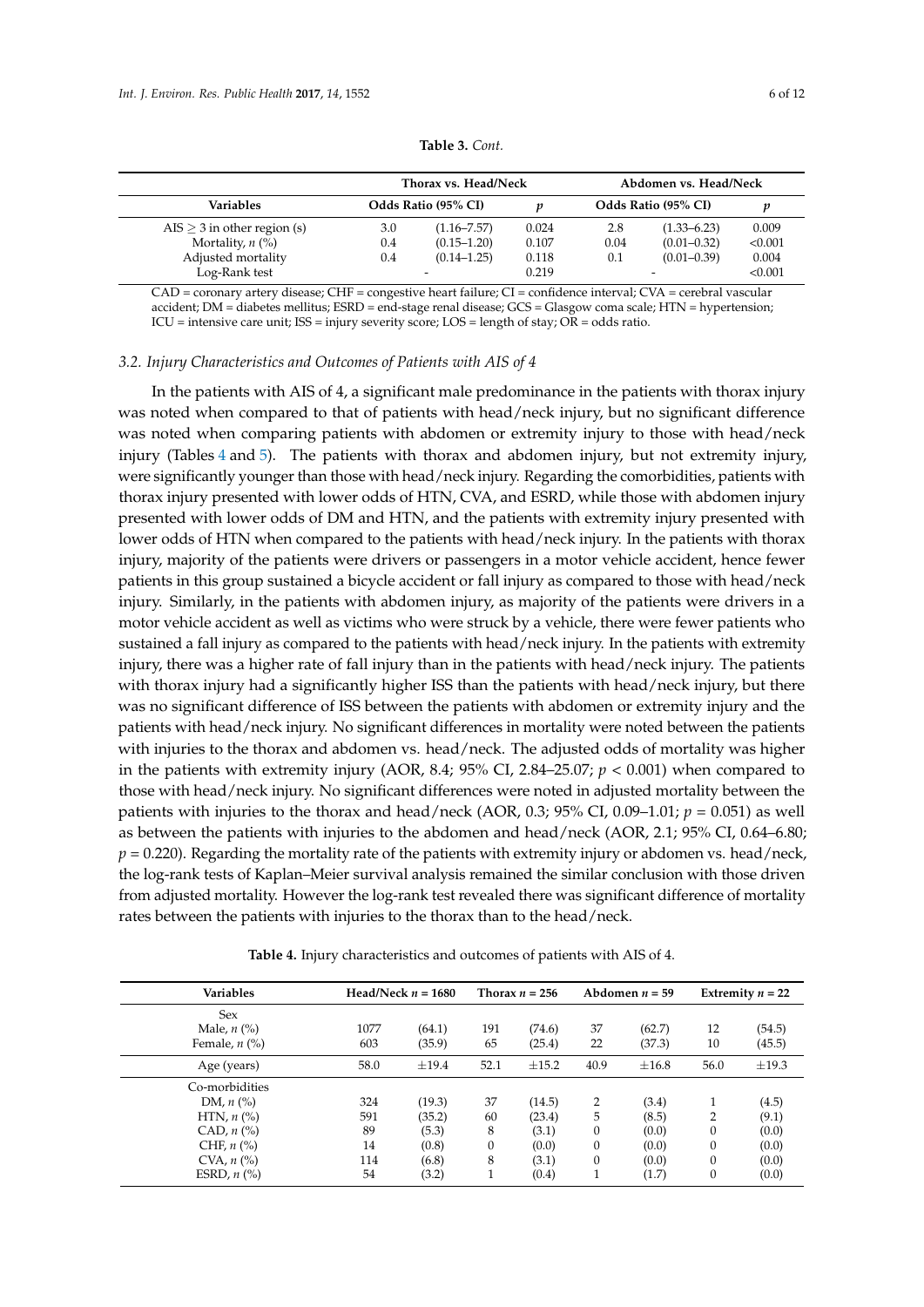<span id="page-6-0"></span>

| <b>Variables</b>                   |       | Head/Neck $n = 1680$ |       | Thorax $n = 256$ |                | Abdomen $n = 59$ |              | Extremity $n = 22$ |  |
|------------------------------------|-------|----------------------|-------|------------------|----------------|------------------|--------------|--------------------|--|
| Mechanisms                         |       |                      |       |                  |                |                  |              |                    |  |
| Driver (motor vehicle), $n$ (%)    | 13    | (0.8)                | 16    | (6.2)            | 11             | (18.6)           | $\mathbf{0}$ | (0.0)              |  |
| Passenger (motor vehicle), $n$ (%) | 9     | (0.5)                | 6     | (2.3)            | $\overline{2}$ | (3.4)            |              | (4.5)              |  |
| Driver (motorcycle), $n$ (%)       | 749   | (44.6)               | 157   | (61.3)           | 31             | (52.5)           | 9            | (40.9)             |  |
| Pillion (motorcycle), $n$ (%)      | 28    | (1.7)                | 3     | (1.2)            | $\theta$       | (0.0)            | 0            | (0.0)              |  |
| Bicyclist, $n$ $\left(\% \right)$  | 90    | (5.4)                | 3     | (1.2)            | $\overline{2}$ | (3.4)            | 3            | (13.6)             |  |
| Pedestrian, $n$ (%)                | 67    | (4.0)                | 9     | (3.5)            | 1              | (1.7)            | 0            | (0.0)              |  |
| Fall, $n$ $\left(\% \right)$       | 663   | (39.5)               | 46    | (18.0)           | 6              | (10.2)           | 5            | (22.7)             |  |
| Struck by/against, $n$ (%)         | 61    | (3.6)                | 16    | (6.2)            | 6              | (10.2)           | 4            | (18.2)             |  |
| <b>ISS</b>                         | 17.7  | $\pm 2.5$            | 19.0  | $\pm 2.7$        | 18.0           | $+2.4$           | 17.7         | $+2.1$             |  |
| Temperature $(^{\circ}C)$          | 36.5  | $\pm 1.1$            | 36.5  | $\pm 0.7$        | 36.4           | $\pm 0.8$        | 36.4         | $\pm 1.1$          |  |
| Heart rate (beats/min)             | 86.2  | $\pm 18.5$           | 93.6  | $\pm 18.8$       | 89.9           | $\pm$ 19.3       | 103.9        | $\pm 25.2$         |  |
| Respiratory rate (times/min)       | 18.7  | $\pm 2.6$            | 19.2  | $\pm 2.7$        | 19.2           | $\pm 2.6$        | 20.8         | $\pm 4.8$          |  |
| Systolic blood pressure (mmHg)     | 156.6 | $\pm$ 35.3           | 141.9 | $\pm$ 33.4       | 118.6          | $\pm$ 31.6       | 101.8        | $\pm 42.7$         |  |
| Mortality, $n$ (%)                 | 80    | (4.8)                | 3     | (1.2)            | 4              | (6.8)            | 5            | (22.7)             |  |

**Table 4.** *Cont.*

CAD = coronary artery disease; CHF = congestive heart failure; CVA = cerebral vascular accident; ESRD = end-stage renal disease; GCS = Glasgow coma scale; HTN = hypertension; ICU = intensive care unit; ISS = injury severity score;  $LOS = length of stay$ .

<span id="page-6-1"></span>**Table 5.** Comparison of injury characteristics and outcomes of patients with injury to thorax, abdomen, and extremity vs. injury to head/neck in the patients with AIS 4.

|                                        | Thorax vs. Head/Neck |                     |                  |      | Abdomen vs. Head/Neck |                  | <b>Extremity vs. Head/Neck</b> |                     |                  |
|----------------------------------------|----------------------|---------------------|------------------|------|-----------------------|------------------|--------------------------------|---------------------|------------------|
| <b>Variables</b>                       |                      | Odds Ratio (95% CI) | $\boldsymbol{p}$ |      | Odds Ratio (95% CI)   | $\boldsymbol{p}$ |                                | Odds Ratio (95% CI) | $\boldsymbol{p}$ |
| Sex                                    |                      |                     |                  |      |                       |                  |                                |                     |                  |
| Male, $n$ (%)                          | 1.6                  | $(1.22 - 2.22)$     | 0.001            | 0.9  | $(0.55 - 1.61)$       | 0.890            | 0.7                            | $(0.29 - 1.56)$     | 0.376            |
| Female, $n$ $(\%)$                     | 0.6                  | $(0.45 - 0.82)$     | 0.001            | 1.1  | $(0.62 - 1.82)$       | 0.890            | 1.5                            | $(0.64 - 3.47)$     | 0.376            |
| Age (years)                            |                      |                     | < 0.001          |      |                       | < 0.001          |                                |                     | 0.622            |
| Co-morbidities                         |                      |                     |                  |      |                       |                  |                                |                     |                  |
| DM, $n$ $\left(\frac{\%}{\%}\right)$   | 0.7                  | $(0.49 - 1.02)$     | 0.070            | 0.1  | $(0.04 - 0.61)$       | 0.002            | 0.2                            | $(0.03 - 1.49)$     | 0.100            |
| HTN, $n$ $\left(\% \right)$            | 0.6                  | $(0.42 - 0.77)$     | < 0.001          | 0.2  | $(0.07 - 0.43)$       | < 0.001          | 0.2                            | $(0.04 - 0.79)$     | 0.011            |
| CAD, $n$ $%$                           | 0.6                  | $(0.28 - 1.20)$     | 0.166            |      |                       | 0.071            |                                |                     | 0.408            |
| CHF, $n$ (%)                           |                      |                     | 0.238            |      |                       | 1.000            |                                |                     | 1.000            |
| $CVA$ , $n$ $\left(\frac{9}{6}\right)$ | 0.4                  | $(0.21 - 0.92)$     | 0.026            |      |                       | 0.052            |                                |                     | 0.394            |
| ESRD, $n$ $\left(\% \right)$           | 0.1                  | $(0.02 - 0.86)$     | 0.013            | 0.5  | $(0.07 - 3.82)$       | 0.721            |                                |                     | 0.642            |
| Mechanisms                             |                      |                     |                  |      |                       |                  |                                |                     |                  |
| Driver (motor vehicle), $n$ (%)        | 8.5                  | $(4.06 - 17.99)$    | < 0.001          | 29.4 | $(12.53 - 68.94)$     | < 0.001          |                                |                     | 1.000            |
| Passenger (motor vehicle), $n$ (%)     | 4.5                  | $(1.57 - 12.63)$    | 0.009            | 6.5  | $(1.38 - 30.84)$      | 0.051            | 8.8                            | $(1.07 - 72.95)$    | 0.122            |
| Driver (motorcycle), n (%)             | 2.0                  | $(1.51 - 2.58)$     | < 0.001          | 1.4  | $(0.82 - 2.32)$       | 0.234            | 0.9                            | $(0.37 - 2.02)$     | 0.831            |
| Pillion (motorcycle), $n$ (%)          | 0.7                  | $(0.21 - 2.32)$     | 0.616            |      |                       | 0.623            |                                |                     | 1.000            |
| Bicyclist, $n$ (%)                     | 0.2                  | $(0.07 - 0.67)$     | 0.004            | 0.6  | $(0.15 - 2.58)$       | 0.584            | 2.8                            | $(0.81 - 9.60)$     | 0.115            |
| Pedestrian, $n$ (%)                    | 0.9                  | $(0.43 - 1.78)$     | 0.738            | 0.4  | $(0.06 - 3.04)$       | 0.515            |                                |                     | 0.625            |
| Fall, $n$ $\left(\% \right)$           | 0.3                  | $(0.24 - 0.47)$     | < 0.001          | 0.2  | $(0.07 - 0.41)$       | < 0.001          | 0.5                            | $(0.17 - 1.23)$     | 0.127            |
| Struck by/against, $n$ (%)             | 1.8                  | $(1.00 - 3.12)$     | 0.057            | 3.0  | $(1.24 - 7.26)$       | 0.024            | 5.9                            | $(1.94 - 17.95)$    | 0.008            |
| <b>ISS</b>                             |                      |                     | < 0.001          |      |                       | 0.451            |                                |                     | 0.991            |
| Temperature $(^{\circ}C)$              |                      |                     | 0.306            |      |                       | 0.728            |                                |                     | 0.839            |
| Heart rate (beats/min)                 |                      |                     | < 0.001          |      |                       | 0.131            |                                |                     | 0.004            |
| Respiratory rate (times/min)           |                      |                     | 0.004            |      |                       | 0.158            |                                |                     | 0.053            |
| Systolic blood pressure (mmHg)         |                      |                     | < 0.001          |      |                       | < 0.001          |                                |                     | < 0.001          |
| Mortality, $n$ (%)                     | 0.2                  | $(0.07 - 0.76)$     | 0.012            | 1.5  | $(0.51 - 4.11)$       | 0.528            | 5.9                            | $(2.12 - 16.35)$    | 0.004            |
| Adjusted mortality                     | 0.3                  | $(0.09 - 1.01)$     | 0.051            | 2.1  | $(0.64 - 6.80)$       | 0.220            | 8.4                            | $(2.84 - 25.07)$    | < 0.001          |
| Log-Rank test                          |                      |                     | 0.003            |      |                       | 0.713            |                                |                     | 0.028            |

CAD = coronary artery disease; CHF = Congestive Heart Failure; CI = confidence interval; CVA = cerebral vascular accident; DM = diabetes mellitus; ESRD = end-stage renal disease; GCS = Glasgow coma scale; HTN = hypertension; ICU = intensive care unit; ISS = injury severity score; LOS = length of stay;  $\overrightarrow{OR}$  = odds ratio.

# *3.3. Injury Characteristics and Outcomes of Patients with AIS of 3*

In the patients with AIS of 3, a significant male predominance in patients with thorax injury and a female predominance in the patients with extremity injury than in the patients with head/neck injury were noted, but no significant difference was noted in the patients with abdomen injury than in patients with head/neck injury (Tables [6](#page-7-0) and [7\)](#page-8-0). Compared to the patients with head/neck injury, the patients with abdomen injury were significantly younger, but patients with extremity injury were significantly older. Regarding the comorbidities, the patients with thorax injury presented with lower odds of CVA, those with abdomen injury presented with lower odds of HTN, and those with extremity injury presented with higher odds of DM, HTN, CAD, CVA, and ESRD than the patients with head/neck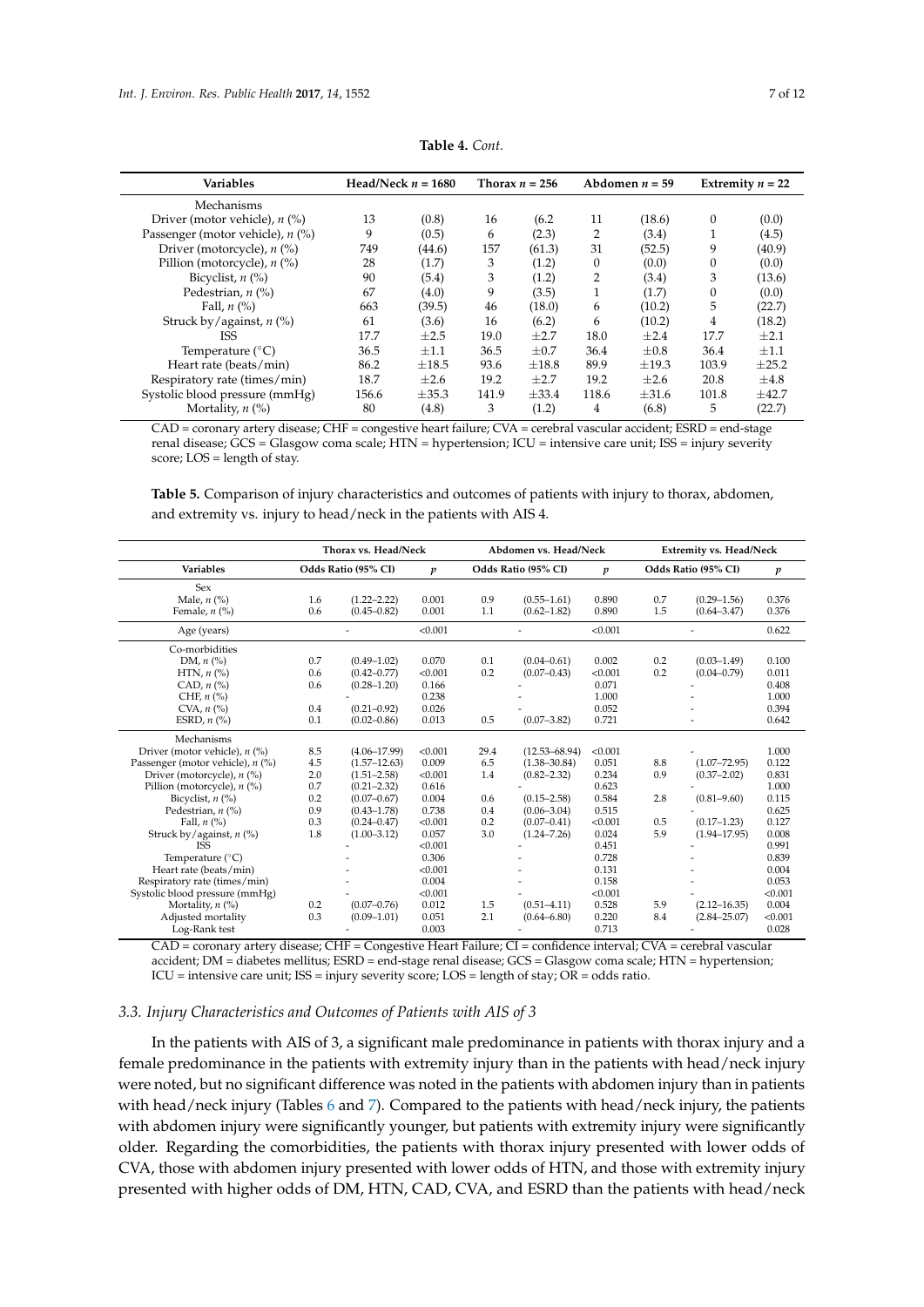injury. Compared to the patients with head/neck injury, the patients with thorax injury had a higher rate of patients as a driver in a motor vehicle accident and sustained a struck injury, but a lower rate of patients sustained a bicycle accident and was injured as a pedestrian; the patients with abdomen injury had a higher rate of patients as a driver in a motor vehicle accident, who was injured in a fall accident, and as a victim in a struck injury but a lower rate of patients in a bicycle accident and in a fall injury; patients with extremity injury had sustained a lower rates of injures as a driver or passenger in a motor vehicle accident, as a motorcycle driver, as a bicyclist, and as a pedestrian but had a higher rate of fall injury. The patients with thorax injury had a significantly higher ISS than the patients with head/neck injury, but the patients with abdomen or extremity injury had a significantly lower ISS than the patients with head/neck injury. Compared to the patients with head/neck injury, the patients with extremity injury had significantly lower odds of mortality (OR, 0.5; 95% CI, 0.28–0.83; *p* = 0.009), but no significant difference of mortality was noted between the patients with injury to the thorax or abdomen and the patients with injury to the head/neck. The adjusted odds of mortality showed similar results as the patients with extremity injury had significantly lower odds of adjusted mortality (AOR, 0.3; 95% CI, 0.15–0.51;  $p < 0.001$ ) than the patients with head/neck injury and there was no significant difference of the adjusted mortality between the patients with injury to the thorax or abdomen and the patients with injury to the head/neck. The log-rank tests of Kaplan–Meier survival analysis remained the similar conclusion with those driven from adjusted mortality of the patients with injury to thorax, abdomen, or extremity vs. head/neck.

<span id="page-7-0"></span>

| <b>Variables</b>                   | Head/Neck $n = 1178$ |            |       | Thorax $n = 749$ |                | Abdomen $n = 253$ |       | Extremity $n = 5967$ |  |
|------------------------------------|----------------------|------------|-------|------------------|----------------|-------------------|-------|----------------------|--|
| Sex                                |                      |            |       |                  |                |                   |       |                      |  |
| Male, $n$ (%)                      | 686                  | (58.2)     | 517   | (69.0)           | 151            | (59.7)            | 2599  | (43.6)               |  |
| Female, $n$ (%)                    | 492                  | (41.8)     | 232   | (31.0)           | 102            | (40.3)            | 3368  | (56.4)               |  |
| Age (years)                        | 54.2                 | $\pm 18.7$ | 54.6  | $\pm 16.1$       | 48.5           | $\pm 18.0$        | 62.2  | $\pm$ 19.9           |  |
| Co-morbidities                     |                      |            |       |                  |                |                   |       |                      |  |
| DM, $n$ $\left(\frac{\%}{\)}$      | 177                  | (15.0)     | 119   | (15.9)           | 34             | (13.4)            | 1373  | (23.0)               |  |
| HTN, $n$ (%)                       | 371                  | (31.5)     | 211   | (28.2)           | 55             | (21.7)            | 2519  | (42.4)               |  |
| CAD, $n$ (%)                       | 36                   | (3.1)      | 20    | (2.7)            | 6              | (2.4)             | 379   | (6.4)                |  |
| CHF, $n$ (%)                       | 12                   | (1.0)      | 4     | (0.5)            | $\overline{2}$ | (0.8)             | 100   | (1.7)                |  |
| $CVA, n$ (%)                       | 59                   | (5.0)      | 17    | (2.3)            | 6              | (2.4)             | 490   | (8.2)                |  |
| ESRD, $n$ $\left(\% \right)$       | 20                   | (1.7)      | 10    | (1.3)            | $\mathbf{1}$   | (0.4)             | 191   | (3.2)                |  |
| Mechanisms                         |                      |            |       |                  |                |                   |       |                      |  |
| Driver (motor vehicle), $n$ (%)    | 21                   | (1.8)      | 31    | (4.1)            | 18             | (7.1)             | 56    | (0.9)                |  |
| Passenger (motor vehicle), $n$ (%) | 14                   | (1.2)      | 12    | (1.6)            | 6              | (2.4)             | 28    | (0.5)                |  |
| Driver (motorcycle), n (%)         | 650                  | (55.2)     | 432   | (57.7)           | 99             | (39.1)            | 1848  | (31.0)               |  |
| Pillion (motorcycle), n (%)        | 31                   | (2.6)      | 13    | (1.7)            | 4              | (1.6)             | 125   | (2.1)                |  |
| Bicyclist, $n$ (%)                 | 63                   | (5.3)      | 23    | (3.1)            | 3              | (1.2)             | 232   | (3.9)                |  |
| Pedestrian, $n$ (%)                | 37                   | (3.1)      | 12    | (1.6)            | $\overline{4}$ | (1.6)             | 115   | (1.9)                |  |
| Fall, $n$ (%)                      | 310                  | (26.3)     | 173   | (23.1)           | 92             | (36.4)            | 3317  | (55.6)               |  |
| Struck by/against, n (%)           | 52                   | (4.4)      | 53    | (7.1)            | 27             | (10.7)            | 246   | (4.1)                |  |
| <b>ISS</b>                         | 11.0                 | $\pm 2.4$  | 11.7  | $\pm 2.5$        | 10.4           | $\pm 2.0$         | 9.3   | $\pm 1.1$            |  |
| Temperature $(^{\circ}C)$          | 36.5                 | $\pm 1.1$  | 36.5  | $\pm 0.7$        | 36.4           | $\pm 0.8$         | 36.4  | $\pm 1.1$            |  |
| Heart rate (beats/min)             | 86.2                 | $\pm 18.5$ | 93.6  | $\pm 18.8$       | 89.9           | $\pm$ 19.3        | 103.9 | $\pm 25.2$           |  |
| Respiratory rate (times/min)       | 18.7                 | $\pm 2.6$  | 19.2  | $\pm 2.7$        | 19.2           | $\pm 2.6$         | 20.8  | $\pm 4.8$            |  |
| Systolic blood pressure (mmHg)     | 156.6                | $\pm 35.3$ | 141.9 | $\pm 33.4$       | 118.6          | $\pm 31.6$        | 101.8 | ±42.7                |  |
| Mortality, $n$ (%)                 | 19                   | (1.6)      | 7     | (0.9)            | $\overline{4}$ | (1.6)             | 47    | (0.8)                |  |

**Table 6.** Injury characteristics and outcomes of patients with AIS of 3.

CAD = coronary artery disease; CHF = congestive heart failure; CVA = cerebral vascular accident; ESRD = end-stage renal disease; GCS = Glasgow coma scale; HTN = hypertension; ICU = intensive care unit; ISS = injury severity score; LOS = length of stay.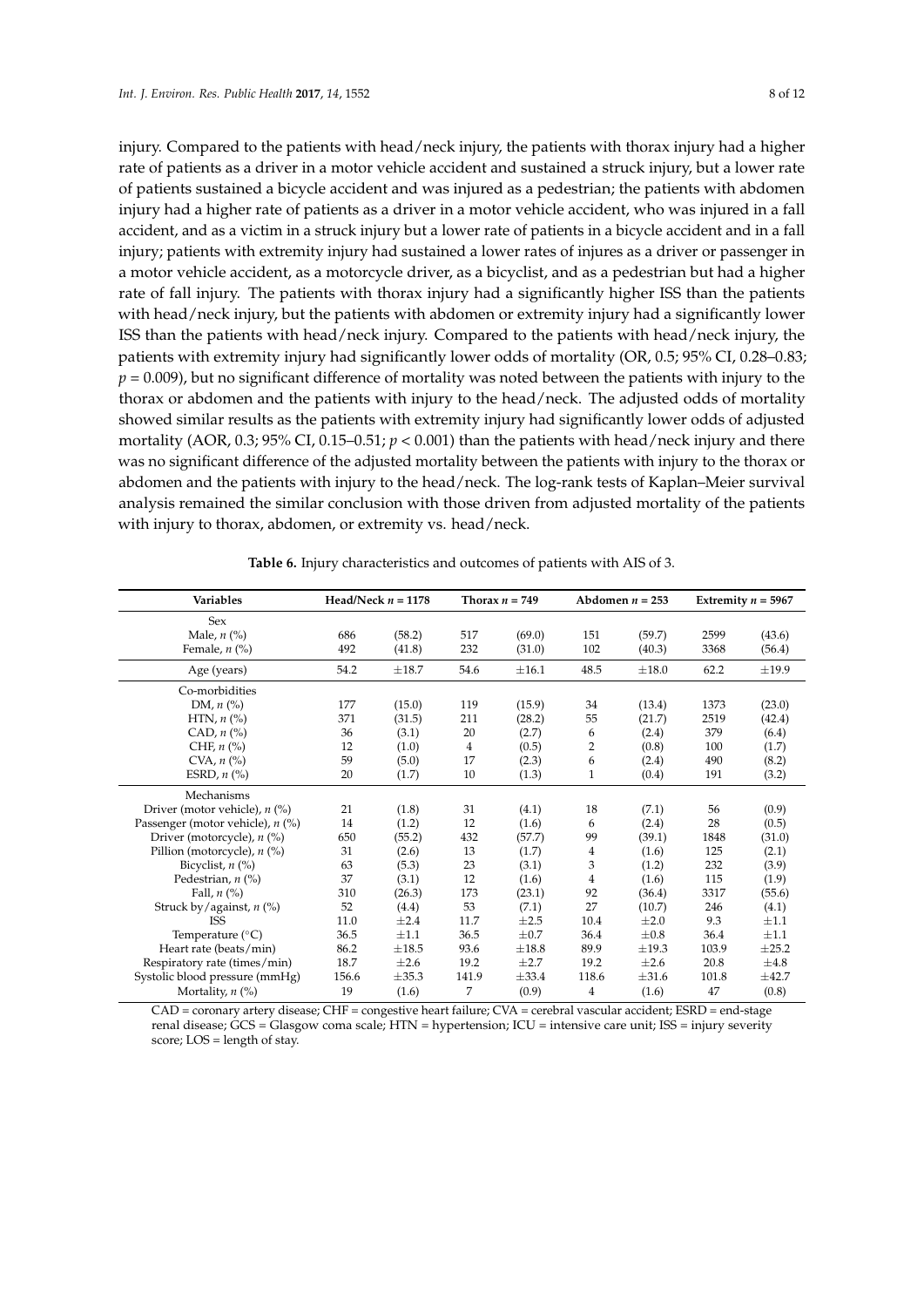|                                          |     | Thorax vs. Head/Neck |                  |     | Abdomen vs. Head/Neck |                  | <b>Extremity vs. Head/Neck</b> |                     |                  |  |
|------------------------------------------|-----|----------------------|------------------|-----|-----------------------|------------------|--------------------------------|---------------------|------------------|--|
| <b>Variables</b>                         |     | Odds Ratio (95% CI)  | $\boldsymbol{p}$ |     | Odds Ratio (95% CI)   | $\boldsymbol{p}$ |                                | Odds Ratio (95% CI) | $\boldsymbol{p}$ |  |
| Sex                                      |     |                      |                  |     |                       |                  |                                |                     |                  |  |
| Male, $n$ $\left(\% \right)$             | 1.6 | $(1.32 - 1.94)$      | < 0.001          | 1.1 | $(0.81 - 1.40)$       | 0.674            | 0.6                            | $(0.49 - 0.63)$     | < 0.001          |  |
| Female, $n$ $(\%)$                       | 0.6 | $(0.52 - 0.76)$      | < 0.001          | 0.9 | $(0.71 - 1.24)$       | 0.674            | 1.8                            | $(1.59 - 2.05)$     | < 0.001          |  |
| Age (years)                              |     |                      | 0.625            |     |                       | < 0.001          | $\overline{\phantom{a}}$       |                     | < 0.001          |  |
| Co-morbidities                           |     |                      |                  |     |                       |                  |                                |                     |                  |  |
| DM, $n$ $\left(\frac{\%}{\)}$            | 1.1 | $(0.83 - 1.38)$      | 0.650            | 0.9 | $(0.59 - 1.30)$       | 0.559            | 1.7                            | $(1.43 - 2.01)$     | < 0.001          |  |
| HTN, $n$ $\left(\% \right)$              | 0.9 | $(0.70 - 1.04)$      | 0.127            | 0.6 | $(0.44 - 0.84)$       | 0.002            | 1.6                            | $(1.39 - 1.82)$     | < 0.001          |  |
| $CAD, n (\%)$                            | 0.9 | $(0.50 - 1.52)$      | 0.678            | 0.8 | $(0.32 - 1.85)$       | 0.684            | 2.2                            | $(1.52 - 3.05)$     | < 0.001          |  |
| CHF, $n$ (%)                             | 0.5 | $(0.17 - 1.62)$      | 0.310            | 0.8 | $(0.17 - 3.48)$       | 1.000            | 1.7                            | $(0.91 - 3.02)$     | 0.122            |  |
| $CVA$ , $n$ $\left(\frac{\%}{\%}\right)$ | 0.4 | $(0.26 - 0.76)$      | 0.003            | 0.5 | $(0.20 - 1.08)$       | 0.094            | 1.7                            | $(1.29 - 2.24)$     | < 0.001          |  |
| ESRD, $n$ $\left(\% \right)$             | 0.8 | $(0.37 - 1.68)$      | 0.577            | 0.2 | $(0.03 - 1.72)$       | 0.153            | 1.9                            | $(1.20 - 3.05)$     | 0.006            |  |
| Mechanisms                               |     |                      |                  |     |                       |                  |                                |                     |                  |  |
| Driver (motor vehicle), $n$ (%)          | 2.4 | $(1.36 - 4.17)$      | 0.002            | 4.2 | $(2.21 - 8.04)$       | < 0.001          | 0.5                            | $(0.32 - 0.87)$     | 0.014            |  |
| Passenger (motor vehicle), n (%)         | 1.4 | $(0.62 - 2.94)$      | 0.544            | 2.0 | $(0.77 - 5.31)$       | 0.232            | 0.4                            | $(0.21 - 0.75)$     | 0.006            |  |
| Driver (motorcycle), $n$ (%)             | 1.1 | $(0.92 - 1.33)$      | 0.300            | 0.5 | $(0.40 - 0.69)$       | < 0.001          | 0.4                            | $(0.32 - 0.41)$     | < 0.001          |  |
| Pillion (motorcycle), n (%)              | 0.7 | $(0.34 - 1.26)$      | 0.215            | 0.6 | $(0.21 - 1.70)$       | 0.381            | 0.8                            | $(0.53 - 1.18)$     | 0.274            |  |
| Bicyclist, $n$ (%)                       | 0.6 | $(0.35 - 0.91)$      | 0.023            | 0.2 | $(0.07 - 0.68)$       | 0.004            | 0.7                            | $(0.54 - 0.95)$     | 0.025            |  |
| Pedestrian, $n$ (%)                      | 0.5 | $(0.26 - 0.97)$      | 0.038            | 0.5 | $(0.18 - 1.40)$       | 0.216            | 0.6                            | $(0.42 - 0.88)$     | 0.011            |  |
| Fall, $n$ (%)                            | 0.8 | $(0.68 - 1.04)$      | 0.118            | 1.6 | $(1.20 - 2.13)$       | 0.002            | 3.5                            | $(3.05 - 4.03)$     | < 0.001          |  |
| Struck by/against, $n$ (%)               | 1.6 | $(1.11 - 2.45)$      | 0.013            | 2.6 | $(1.59 - 4.21)$       | < 0.001          | 0.9                            | $(0.69 - 1.26)$     | 0.690            |  |
| <b>ISS</b>                               |     |                      | < 0.001          |     |                       | < 0.001          |                                |                     | < 0.001          |  |
| Temperature $(^{\circ}C)$                |     |                      | 0.710            |     |                       | 0.918            |                                |                     | 0.103            |  |
| Heart rate (beats/min)                   |     |                      | 0.377            |     |                       | 0.055            |                                |                     | 0.573            |  |
| Respiratory rate (times/min)             |     |                      | 0.699            |     |                       | 0.330            |                                |                     | 0.074            |  |
| Systolic blood pressure (mmHg)           |     |                      | 0.038            |     |                       | < 0.001          |                                |                     | 0.499            |  |
| Mortality, $n$ (%)                       | 0.6 | $(0.24 - 1.38)$      | 0.231            | 1.0 | $(0.33 - 2.91)$       | 1.000            | 0.5                            | $(0.28 - 0.83)$     | 0.009            |  |
| Adjusted mortality                       | 0.6 | $(0.23 - 1.40)$      | 0.218            | 0.9 | $(0.29 - 2.89)$       | 0.875            | 0.3                            | $(0.15 - 0.51)$     | < 0.001          |  |
| Log-Rank test                            |     |                      | 0.100            |     |                       | 0.719            |                                |                     | 0.001            |  |

<span id="page-8-0"></span>**Table 7.** Comparison of injury characteristics and outcomes of patients with injury to thorax, abdomen, and extremity vs. injury to head/neck in the patients with AIS 3.

CAD = coronary artery disease; CHF = congestive heart failure; CI = confidence interval; CVA = cerebral vascular<br>This study compared to the same AIS = compared the same AIS = confidence interval; CVA = cerebral vascular accident; DM = diabetes mellitus; ESRD = end-stage renal disease; GCS = Glasgow coma scale; HTN = hypertension;  $ICU =$  intensive care unit;  $ISS =$  injury severity score;  $LOS =$  length of stay;  $OR =$  odds ratio.

# 3.4. Summary of the Odds of Adjusted Mortality in the Patients

<span id="page-8-1"></span>A summary of the odds of adjusted mortality in the patients with AIS of 3 to 5 in different regions is shown in Figure [2.](#page-8-1) The patients with abdomen injury of AIS of 5 and the patients with extremity is shown in Figure 2. The patients with abdomen injury of AIS of 5 and the patients with extremity injury of AIS of 3 had significantly lower odds of adjusted mortality than the patients with head/neck injury of The of 8 had significantly fower odds of adjusted thordaity that the patients with heady needs<br>injury. However, the patients with extremity injury of AIS of 4 had significantly higher odds of adjusted myary. Trowever, the patients with extremity injury.



than the patients with injury to head/neck in different AIS stratum. **Figure 2.** Odds of the adjusted mortality in the patients with injuries to thorax, abdomen, and extremity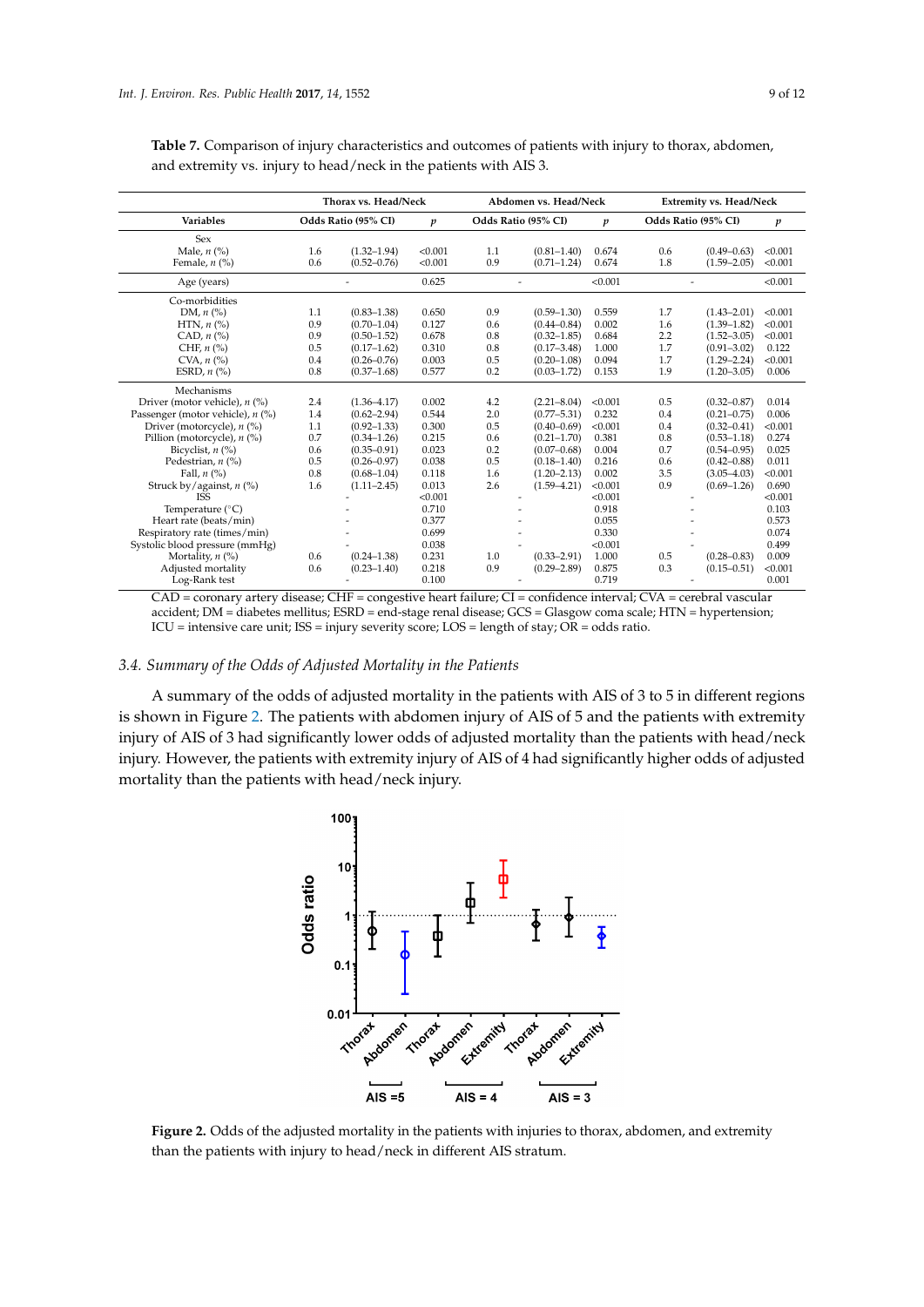This study compared the mortality outcomes of hospitalized trauma patients with the same AIS value of 3 to 5 in only one body region and found that the risks to mortality in the patients with a given AIS value in different injured body regions were not the same, even under the control of the confounding variables such as sex, age, comorbidities, and ISS. When compared to the patients with head/neck injury, significantly lower odds of adjusted mortality was noted in the patients with abdomen injury of AIS of 5 and the patients with extremity injury of AIS of 3, but significantly higher odds of adjusted mortality was noted in the patients with extremity injury of AIS of 4. The results contradicted the assumption that the patients with a given AIS value in different injured body regions would have a similar risk to mortality.

It had been reported that the imprecision of AIS was partly attributed to the expert-assigned severities of the AIS for each of the 1322 injuries in the AIS lexicon in the past and the calculation of empirical values was simply infeasible [\[9,](#page-10-8)[10\]](#page-10-9). Because only six severity grades are available in the AIS, assigning the same severity may have altered the mortalities within a given AIS severity level across all body regions [\[9,](#page-10-8)[10\]](#page-10-9). When only International Classification of Diseases (ICD)-9-CM codes are reported, ICD-9-CM-based severity scores perform even better than severity scores based on the conversion to AIS [\[11\]](#page-10-10). Furthermore, there was an overlap of the ranges of the mortality risk ratio value between different AIS severity levels such that similar mortality rates may be observed in some injuries of different AIS values [\[12\]](#page-10-11). In addition, the mechanism of injury such as penetrating or blunt trauma may significantly have an impact on the mortality rates of a given AIS value [\[13\]](#page-10-12). For an AIS of 4 or 5 in the head, penetrating trauma patients had a significantly higher mortality than blunt patients even under the controlling of age, sex, and other AIS categories [\[13\]](#page-10-12). For an AIS of 3 in the extremity and for an AIS of 1 in the external region, penetrating trauma patients had higher adjusted mortality in the regression model, albeit unadjusted mortality for blunt and penetrating patients was similar [\[13\]](#page-10-12). Therefore, the mechanism-based mortality may differ in specific AIS values by body region and may be attributed to certain ranges of the ISS [\[13\]](#page-10-12).

It has been reported that certain ISS values exist for which patient mortality varies significantly depending on which AIS triplet combination of the trauma patients [\[14](#page-10-13)[–17\]](#page-11-0). In particular, for an ISS of 25, mortality for the patients with AIS triplet of 5, 0, and 0 was higher than the patients with AIS triplet of 4, 3, and 0 [\[14](#page-10-13)[,15\]](#page-11-1), which also comprised the largest difference being 32% for an ISS of 25 [\[16\]](#page-11-2). Some authors had reported that ISS underestimates the relative consequences of the patients with orthopedic injury [\[18\]](#page-11-3), penetrating injury to the abdomen [\[19\]](#page-11-4), and vascular injury [\[20\]](#page-11-5). In this study, we demonstrated that the risks to mortality were not the same in the patients with a given AIS value in different injured body regions. Obviously, as stated in the introduction to the current version of the AIS of 2005, "The precise dimensions of severity have not been explicitly determined because these components change with time", it is infeasible to compare the outcomes of the AIS for each of the more than one thousand injuries in the AIS lexicon and the measurement of extent to which they have influenced the severity assigned is not possible. However, despite its well-known flaws, ISS is still used as the "gold standard" to indicate the injury severity of the trauma patients in many trauma centers. Therefore, we suggested that, before a comparison being performed, a matched distribution of patients with injuries to different body regions between different groups of trauma patients should be acquired first to reduce the inherit bias of AIS-derived calculation of ISS.

This study had some limitations. First, the number of patients with the injuries to some body regions was limited and this may have caused a bias in outcome assessment. Second, the retrospective design of the study may have carried a selection bias, and under such condition, we could only rely on the assumption that a uniform management of these patients was given. Third, the patients declared dead at the accident scene or on hospital arrival were not included in the study and may have led to a selection bias [\[21](#page-11-6)[,22\]](#page-11-7). In addition, long-term mortality was not evaluated in this study. Furthermore, we can only assume there were a uniform treatment to these studied patients in the condition of lacking information regarding pharmacological history and pharmacological treatments as well as the collaboration between the physician and the care manager, which can attribute to the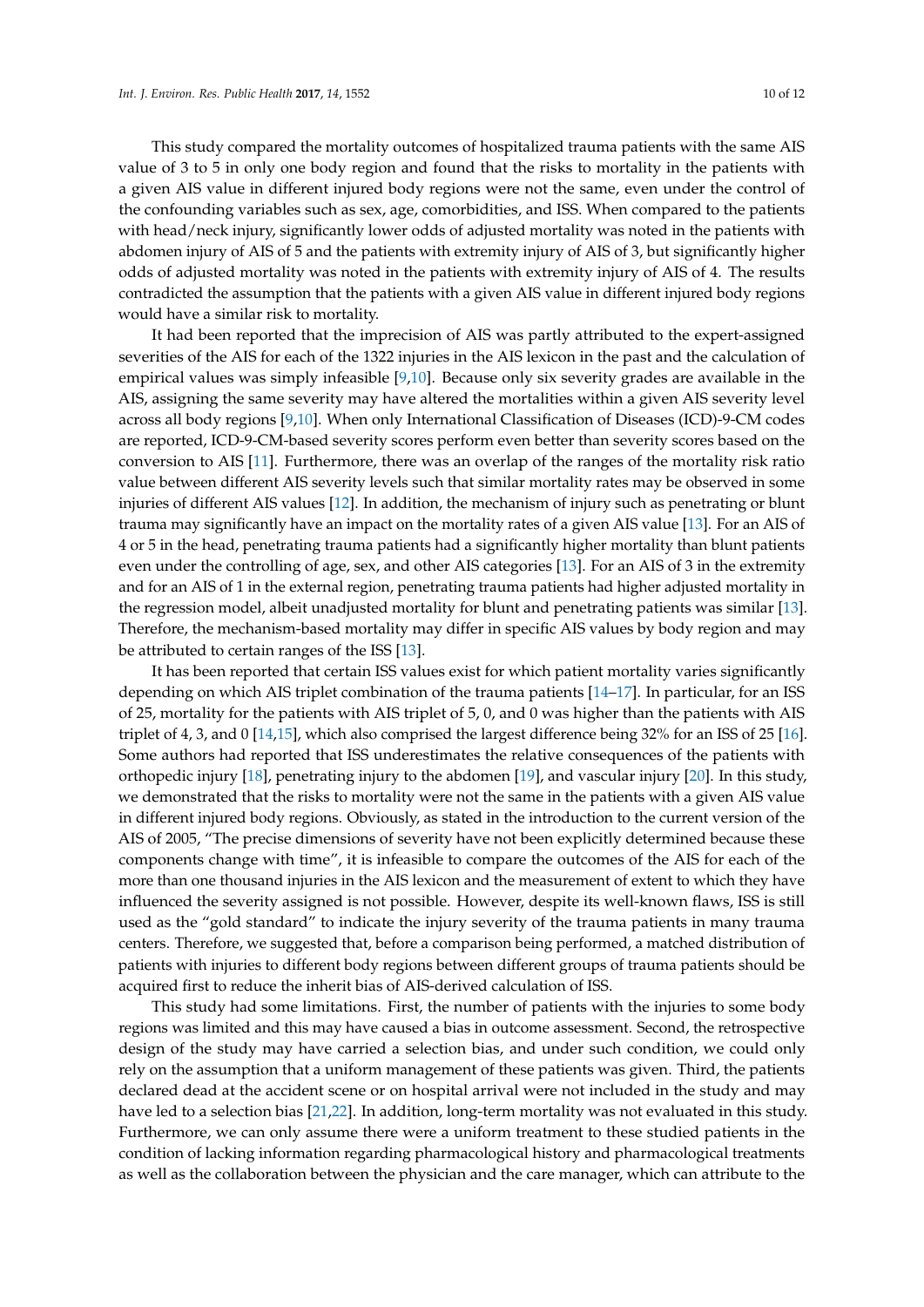outcomes of the patients [\[23\]](#page-11-8), thus may result in bias in the outcome measurement. Finally, changes in the AIS version may have altered the measured outcome and subsequent predictive value of the ISS, with regard to specific dimensions over time [\[24\]](#page-11-9).

## **4. Conclusions**

This study found that the risks to mortality in the patients with a given AIS value of serious to critical injury in different injured body regions were not the same, even under the control of the confounding variables such as sex, age, comorbidities, and ISS.

**Acknowledgments:** We appreciated the Biostatistics Center, Kaohsiung Chang Gung Memorial Hospital for doing the statistical work. This research was supported by a grant from CMRPG8F0261.

**Author Contributions:** Cheng-Shyuan Rau wrote the manuscript, Shao-Chun Wu was involved in the review of literature, Pao-Jen Kuo was responsible for the integrity of registered data, Yi-Chun Chen and Peng-Chen Chien performed the statistical analyses, Hsiao-Yun Hsieh proofread the manuscript, and Ching-Hua Hsieh designed the study and contributed to the analysis and interpretation of data. All authors read and approved the final manuscript.

**Conflicts of Interest:** The authors declare no conflict of interest.

# **References**

- <span id="page-10-0"></span>1. Rating the severity of tissue damage. I. The abbreviated scale. *JAMA* **1971**, *215*, 277–280.
- <span id="page-10-1"></span>2. Baker, S.P.; O'Neill, B.; Haddon, W., Jr.; Long, W.B. The injury severity score: A method for describing patients with multiple injuries and evaluating emergency care. *J. Trauma Acute Care Surg.* **1974**, *14*, 187–196. [\[CrossRef\]](http://dx.doi.org/10.1097/00005373-197403000-00001)
- <span id="page-10-2"></span>3. Osler, T.; Baker, S.P.; Long, W. A modification of the injury severity score that both improves accuracy and simplifies scoring. *J. Trauma Acute Care Surg.* **1997**, *43*, 922–925, discussion 925–926. [\[CrossRef\]](http://dx.doi.org/10.1097/00005373-199712000-00009)
- <span id="page-10-3"></span>4. Wang, M.D.; Fan, W.H.; Qiu, W.S.; Zhang, Z.L.; Mo, Y.N.; Qiu, F. The exponential function transforms the Abbreviated Injury Scale, which both improves accuracy and simplifies scoring. *Eur. J. Trauma Emerg. Surg.* **2014**, *40*, 287–294. [\[CrossRef\]](http://dx.doi.org/10.1007/s00068-013-0331-1) [\[PubMed\]](http://www.ncbi.nlm.nih.gov/pubmed/26816062)
- <span id="page-10-4"></span>5. Kuo, S.C.H.; Kuo, P.J.; Chen, Y.C.; Chien, P.C.; Hsieh, H.Y.; Hsieh, C.H. Comparison of the new Exponential Injury Severity Score with the Injury Severity Score and the New Injury Severity Score in trauma patients: A cross-sectional study. *PLoS ONE* **2017**, *12*, e0187871. [\[CrossRef\]](http://dx.doi.org/10.1371/journal.pone.0187871) [\[PubMed\]](http://www.ncbi.nlm.nih.gov/pubmed/29121653)
- <span id="page-10-5"></span>6. Hsieh, C.H.; Hsu, S.Y.; Hsieh, H.Y.; Chen, Y.C. Differences between the sexes in motorcycle-related injuries and fatalities at a Taiwanese level I trauma center. *Biomed. J.* **2017**, *40*, 113–120. [\[CrossRef\]](http://dx.doi.org/10.1016/j.bj.2016.10.005) [\[PubMed\]](http://www.ncbi.nlm.nih.gov/pubmed/28521902)
- <span id="page-10-6"></span>7. Hsieh, C.H.; Liu, H.T.; Hsu, S.Y.; Hsieh, H.Y.; Chen, Y.C. Motorcycle-related hospitalizations of the elderly. *Biomed. J.* **2017**, *40*, 121–128. [\[CrossRef\]](http://dx.doi.org/10.1016/j.bj.2016.10.006) [\[PubMed\]](http://www.ncbi.nlm.nih.gov/pubmed/28521903)
- <span id="page-10-7"></span>8. Butcher, N.; Balogh, Z.J. AIS > 2 in at least two body regions: A potential new anatomical definition of polytrauma. *Injury* **2012**, *43*, 196–199. [\[CrossRef\]](http://dx.doi.org/10.1016/j.injury.2011.06.029) [\[PubMed\]](http://www.ncbi.nlm.nih.gov/pubmed/21741649)
- <span id="page-10-8"></span>9. Beverland, D.E.; Rutherford, W.H. An assessment of the validity of the injury severity score when applied to gunshot wounds. *Injury* **1983**, *15*, 19–22. [\[CrossRef\]](http://dx.doi.org/10.1016/0020-1383(83)90156-0)
- <span id="page-10-9"></span>10. Copes, W.S.; Champion, H.R.; Sacco, W.J.; Lawnick, M.M.; Keast, S.L.; Bain, L.W. The Injury Severity Score revisited. *J. Trauma Acute Care Surg.* **1988**, *28*, 69–77. [\[CrossRef\]](http://dx.doi.org/10.1097/00005373-198801000-00010)
- <span id="page-10-10"></span>11. Van Belleghem, G.; Devos, S.; De Wit, L.; Hubloue, I.; Lauwaert, D.; Pien, K.; Putman, K. Predicting in-hospital mortality of traffic victims: A comparison between AIS-and ICD-9-CM-related injury severity scales when only ICD-9-CM is reported. *Injury* **2016**, *47*, 141–146. [\[CrossRef\]](http://dx.doi.org/10.1016/j.injury.2015.08.025) [\[PubMed\]](http://www.ncbi.nlm.nih.gov/pubmed/26429105)
- <span id="page-10-11"></span>12. Weaver, A.A.; Barnard, R.T.; Kilgo, P.D.; Martin, R.S.; Stitzel, J.D. Mortality-based Quantification of Injury Severity for Frequently Occurring Motor Vehicle Crash Injuries. *Ann. Adv. Automot. Med.* **2013**, *57*, 235–246. [\[PubMed\]](http://www.ncbi.nlm.nih.gov/pubmed/24406961)
- <span id="page-10-12"></span>13. Rowell, S.E.; Barbosa, R.R.; Diggs, B.S.; Schreiber, M.A.; Holcomb, J.B.; Wade, C.E.; Brasel, K.J.; Vercruysse, G.; MacLeod, J.; Dutton, R.P.; et al. Specific abbreviated injury scale values are responsible for the underestimation of mortality in penetrating trauma patients by the injury severity score. *J. Trauma Acute Care Surg.* **2011**, *71*, S384–S388. [\[CrossRef\]](http://dx.doi.org/10.1097/TA.0b013e3182287c8d) [\[PubMed\]](http://www.ncbi.nlm.nih.gov/pubmed/21814109)
- <span id="page-10-13"></span>14. Aharonson-Daniel, L.; Giveon, A.; Stein, M.; Peleg, K. Different AIS triplets: Different mortality predictions in identical ISS and NISS. *J. Trauma Acute Care Surg.* **2006**, *61*, 711–717. [\[CrossRef\]](http://dx.doi.org/10.1097/01.ta.0000235294.32326.e6) [\[PubMed\]](http://www.ncbi.nlm.nih.gov/pubmed/16967012)